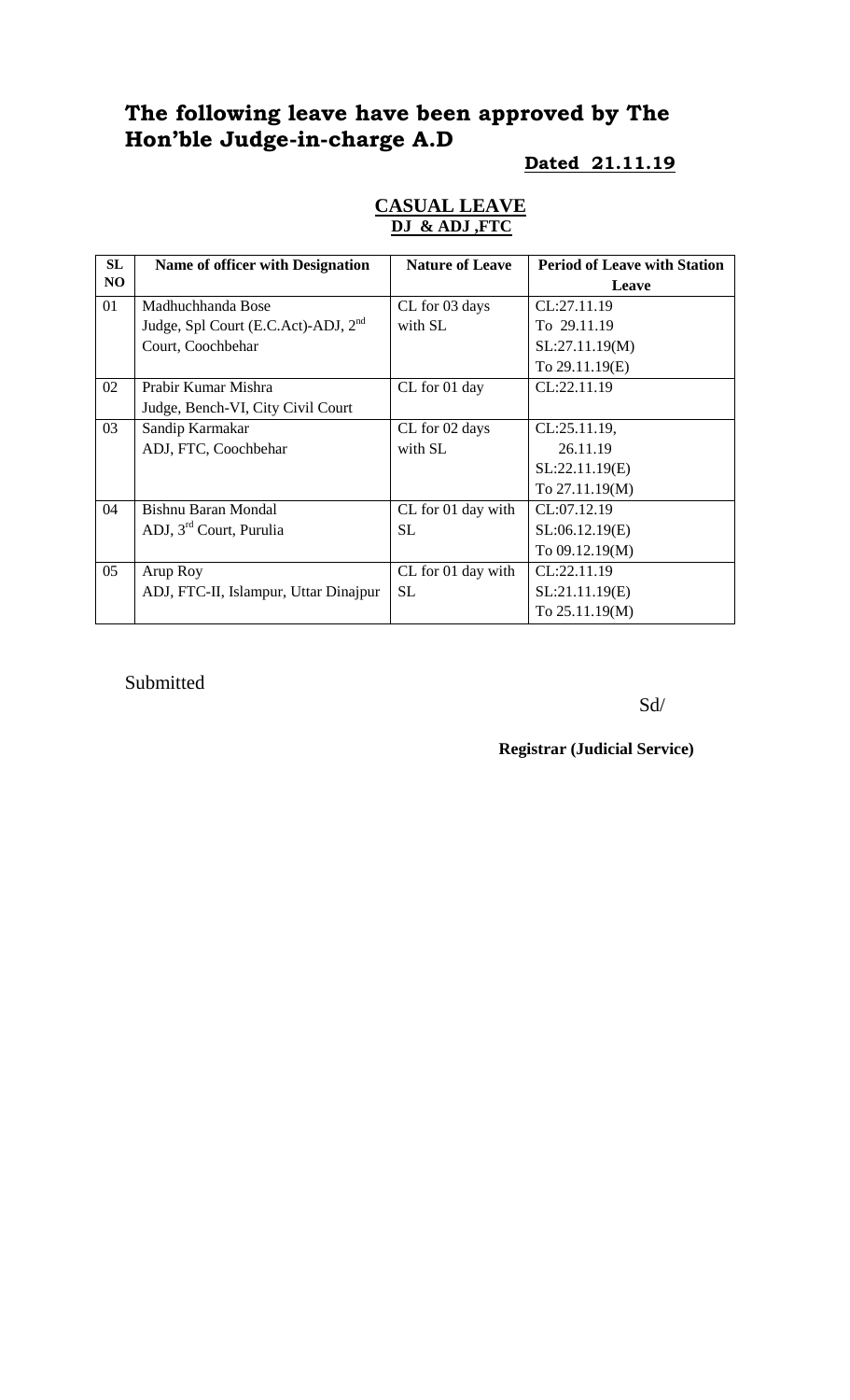# **The following leave have been approved by The Hon'ble Judge-in-charge A.D**

## **Dated 21.11.19**

### **CASUAL LEAVE DJ & ADJ ,FTC**

| SL  | Name of officer with | <b>Nature of Leave</b> | <b>Period of Leave with</b> |
|-----|----------------------|------------------------|-----------------------------|
| NO. | <b>Designation</b>   |                        | <b>Station Leave</b>        |
| 01  | Gour Sundar Banerjee | CL for 01 day with     | CL:18.11.19                 |
|     | ADJ, FTC-II, Howrah  | SL                     | SL: 16.11.19(E)             |
|     |                      |                        | To $19.11.19(M)$            |
|     |                      |                        |                             |

Submitted

Sd/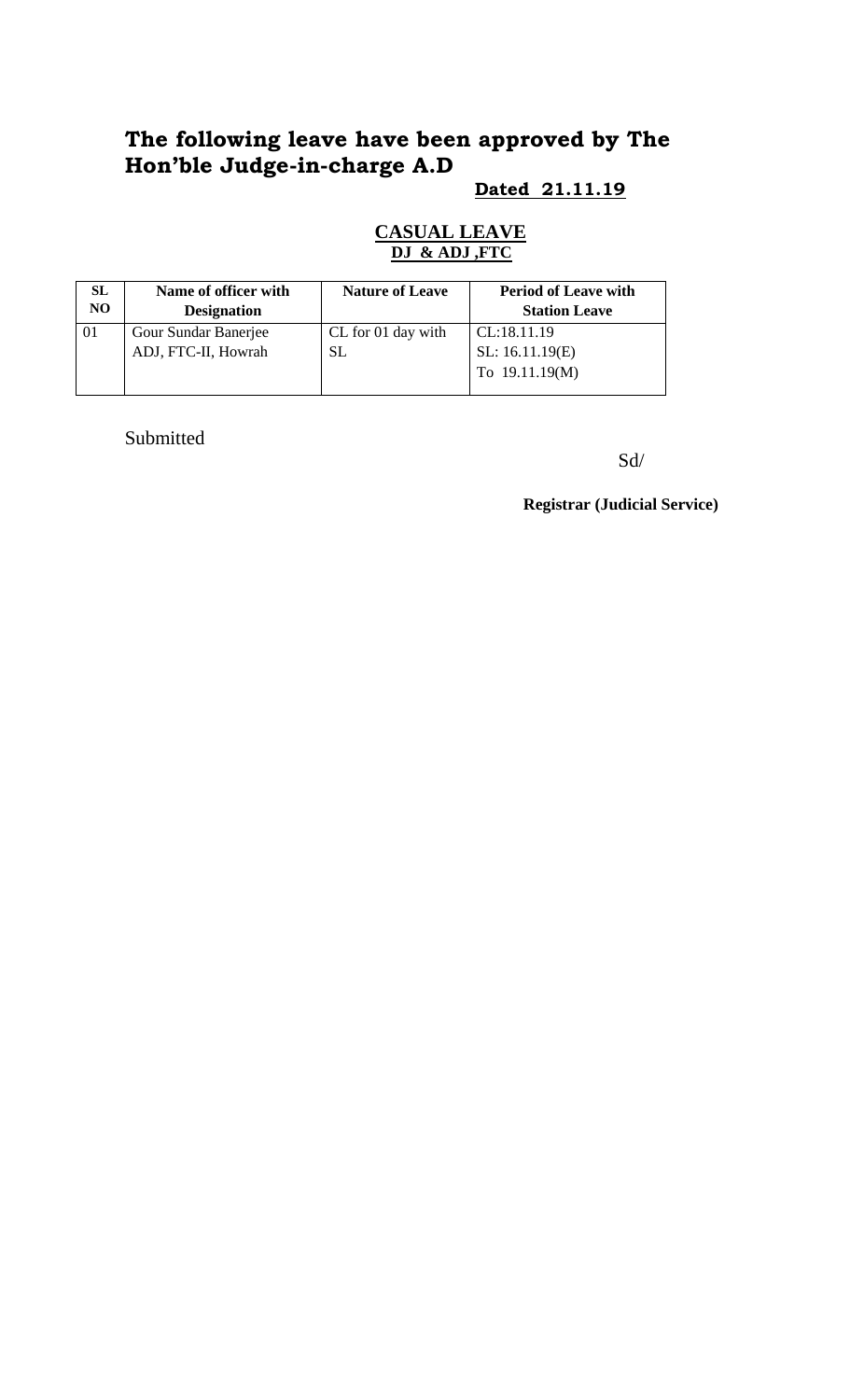## **The following leave have been approved by the Hon'ble Judge-in-Charge A.D.**

### **Dated : 21.11.2019**

#### **ACJM**

| <b>SL</b><br>NO | Name of officer with<br><b>Designation</b>                                        | <b>Nature of Leave</b>   | <b>Period of Leave with Station Leave</b> |
|-----------------|-----------------------------------------------------------------------------------|--------------------------|-------------------------------------------|
| 01.             | Sri Sanjay Naskar, CJM-<br>cumCJ(SD), Car Nicobar and<br>Joint CJ(SD), Port Blair | Earned Leave for 16 days | From 15.01.2020 to 30.01.2020             |

## **CJ(JD)**

| <b>SL</b><br>NO | Name of officer with<br><b>Designation</b>                                       | <b>Nature of Leave</b>          | <b>Period of Leave with Station Leave</b> |
|-----------------|----------------------------------------------------------------------------------|---------------------------------|-------------------------------------------|
| 02.             | Smt. Kalyani Jogasarma<br>Ghosh<br>$CJ(JD)$ , $2nd$ Court,<br>Rampurhat, Birbhum | Child Care Leave for 18<br>days | From 04.01.2020 to 21.01.2020             |

Submitted

Sd/-